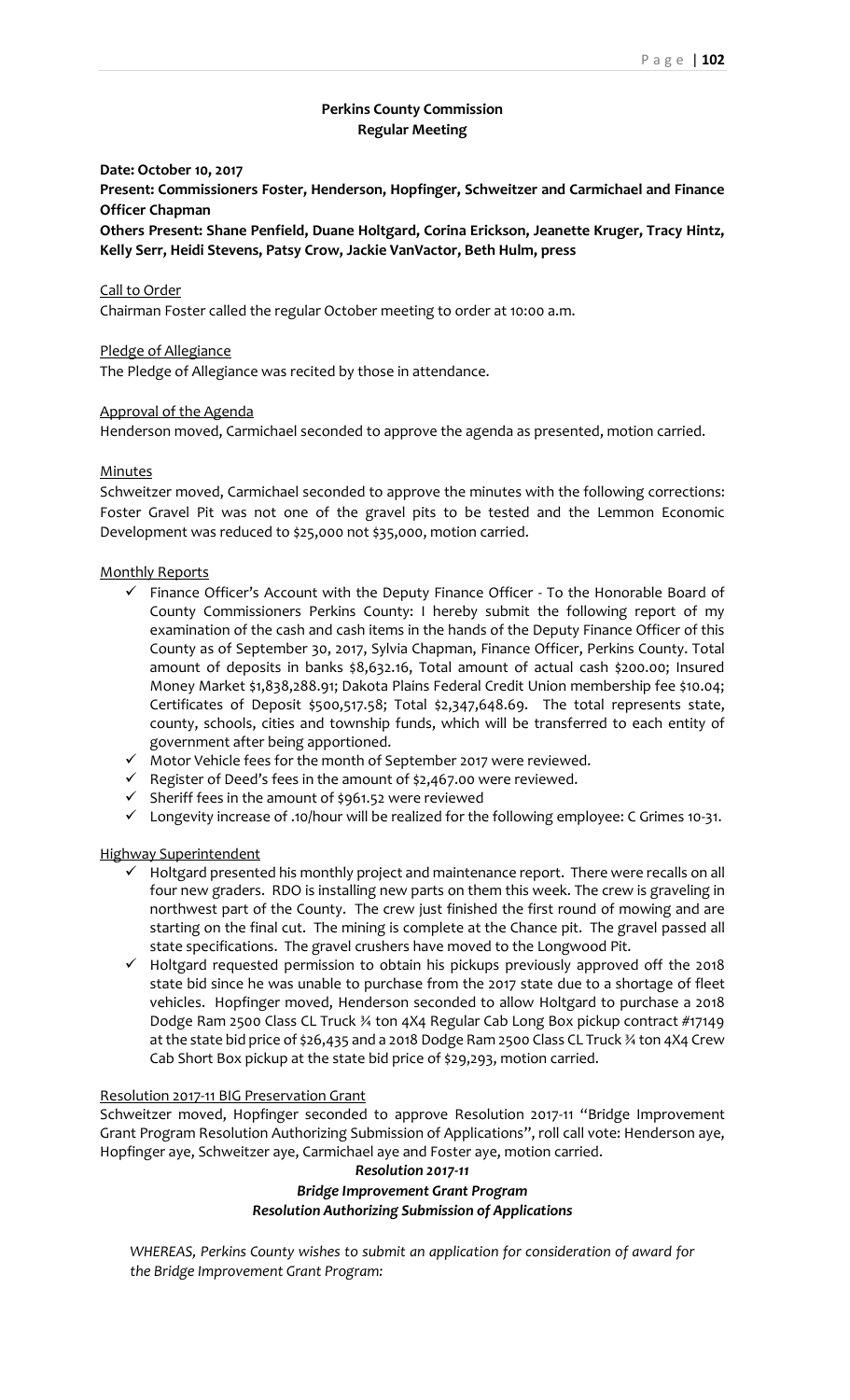*STRUCTURE NUMBER (S) AND LOCATION (S):*

# *SN 53-399-414 – Located 15.9 Miles E and 12.4 Miles South of Bison on Foster Rd*

*And WHEREAS, Perkins County certifies that the project(s) are listed in the county's Five-Year County Highway and Bridge Improvement Plan\*;*

*And WHEREAS, Perkins County agrees to pay the 20% match on the Bridge Improvement Grant funds;*

*And WHEREAS, Perkins County hereby authorizes the Bridge Improvement Grant application and any required funding commitments.*

*NOW THEREFORE BE IT RESOLVED: that the South Dakota Department of Transportation be and hereby is requested to accept the attached Bridge Improvement Grant application.*

### 10:45 5-Year Highway Plan Public Hearing

Holtgard presented a revised 5-Year Highway Plan. Schweitzer moved, Hopfinger seconded to approve the 5-Year Highway Plan as presented, motion carried.

#### County Work Hours

Discussion was held on the county work hours. Pros and cons for four 10-hour days versus five 8 hour days for the highway crew were discussed. No action was taken.

## Contingency Transfer

Henderson moved, Hopfinger seconded to do a contingency transfer of \$3,000 into WIC, motion carried.

### Request for Lien Release

Henderson moved, Carmichael seconded to leave the lien in place for Walter Gannon, motion carried.

# Deed to Robert Peters

Following extensive research, it was found that Perkins County failed to deed Lemmon's 1<sup>st</sup> Addn Blk 3 Lot 8, City of Lemmon, Perkins County, South Dakota to Robert Peters, et ux. Carmichael moved, Schweitzer seconded to prepare a deed from Perkins County to Robert Peters, et ux and to authorize Chairman Rusty Foster as signatory and cause the same to be filed in the Perkins County Register of Deeds, motion carried.

Kelly Serr

- ✓ Sheriff Serr has hired Adam Aus as Deputy Sheriff effective September 13, 2017. He is a certified officer. Schweitzer moved, Carmichael seconded to set his wages at \$17.83 per hour, motion carried.
- $\checkmark$  Sheriff Serr shared a 3-minute video on the nationwide fentanyl problem.
- ✓ Discussion was held on the Sheriff's Office activities.

### Ordinances

Discussion was held on the sample ordinances shared by the Department of Public Safety. The Commissioners will review the ordinances in readiness for the  $1<sup>st</sup>$  reading to be held at the November  $7<sup>th</sup>$  Commission meeting.

### Claims

The following claims were presented and approved for payment, September payroll: 87,965.49; IRS, fica, 7,151.53; SD Retirement, retirement, 5,518.27; Delta Dental, insurance, 1,387.86; Medico Life, insurance, 131.04; Wellmark, insurance, 22,080.26; SDPEF, insurance, 96.00; HRA Reimbursements, 1,141.03; A&B Business, supplies/equipment, 316.14; A+ Repair, repairs, 870.77; Arrowwood Resort, travel, 203.90; Berge's Machine, repairs, 1,844.00; Bison Courier, publishing, 261.15; Bison Food, supplies, 45.68; Bison Grain, supplies, 301.20; Bison Implement, repairs/supplies, 1,404.15; Bootz & Tires, repairs, 243.00; Butler Machinery, repairs, 916.43; L Carda,